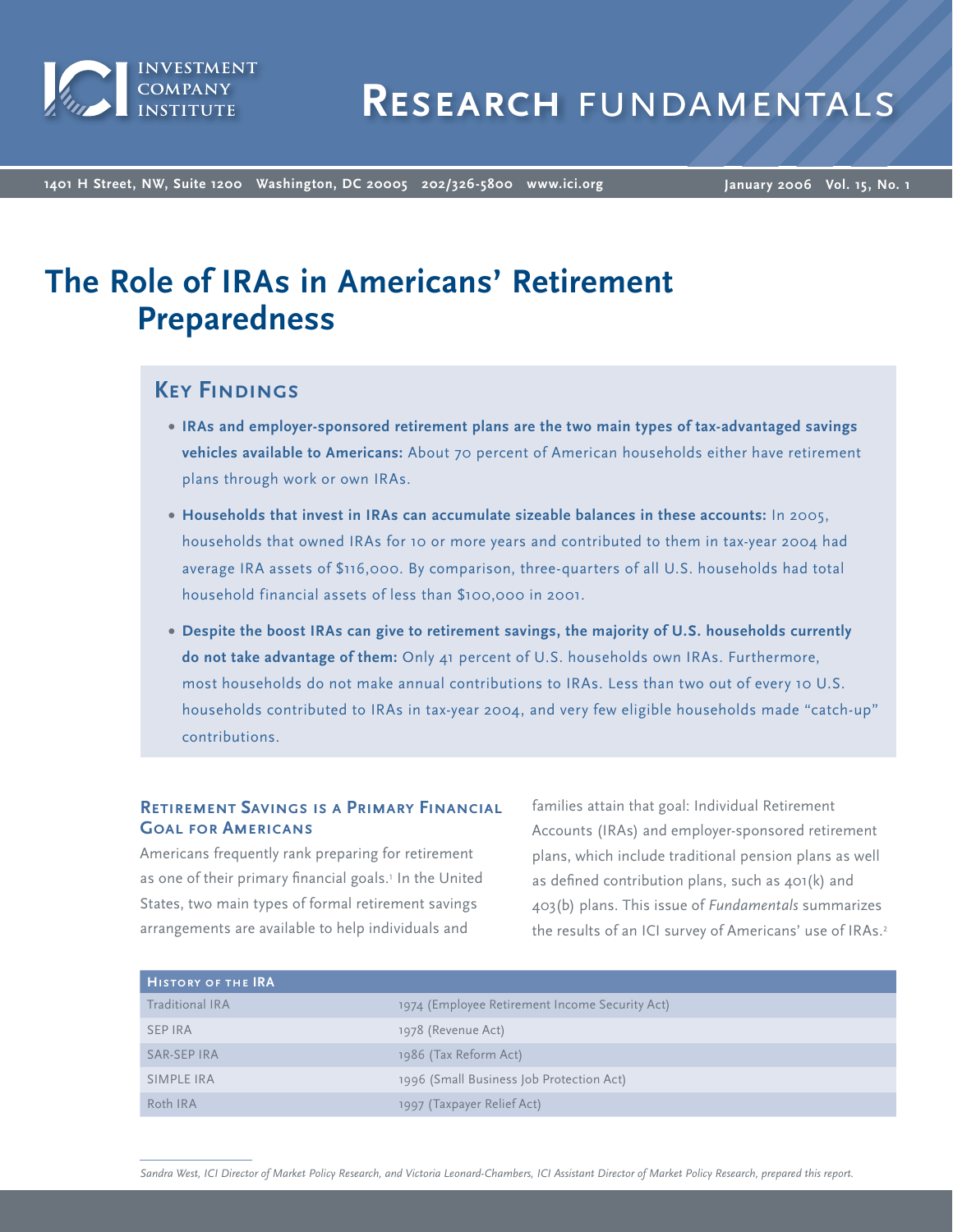## **ABOUT FOUR IN 10 HOUSEHOLDS OWN IRAS**

About 70 percent of all U.S. households have some type of formal, tax-advantaged retirement savings (Figure 1). More than 60 percent have employersponsored retirement plans. Only 41 percent, or 46.8 million U.S. households, own IRAs (Figure 2), even though most households are eligible to make

contributions to them. Households most frequently own traditional IRAs-the first type of IRA created by Congress. Roth IRAs are the second most frequently owned type of IRA, followed by employer-sponsored IRAs, which include SIMPLE IRAs, SEP IRAs, and SAR-SEP IRAs.

# **Figure 1 Many U.S. Households Have Tax-Advantaged Retirement Savings** *Percent of U.S. households with IRAs and employer-sponsored retirement plans, 2005* Do not own IRA or employersponsored retirement plan **10 31 30 29** Total U.S. Households =  $113.1$  million Own IRA only1 Own IRA and employersponsored retirement plan<sup>1,2</sup> Own employer-sponsored retirement plan only<sup>2</sup> *1 IRAs include traditional IRAs, Roth IRAs, SIMPLE IRAs, SEP IRAs, and SAR-SEP IRAs. 2 Employer-sponsored retirement plans include defined contribution and defined benefit retirement plans. sources: Investment Company Institute and U.S. Bureau of the Census*

#### **Figure 2**

#### **U.S. Households Most Frequently Own Traditional IRAs**

*Millions of U.S. households owning IRAs, 2005*



*sources: Investment Company Institute and U.S. Bureau of the Census*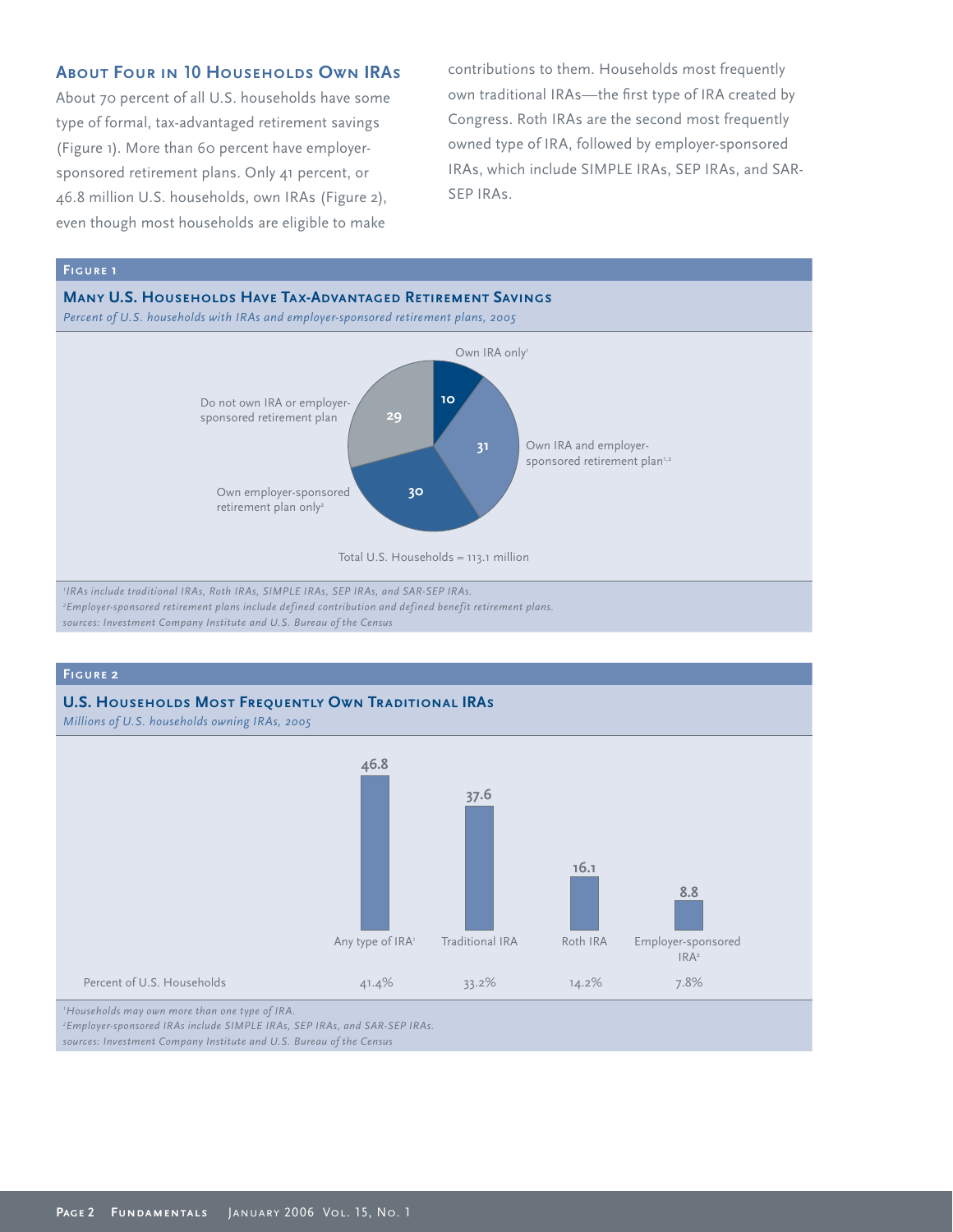## **Households With IRAs Have More SAVINGS THAN OTHER HOUSEHOLDS**

Both employer-sponsored retirement plans and IRAs provide opportunities for U.S. workers to set aside assets for retirement in tax-advantaged vehicles. Households with these formal retirement savings arrangements typically have accumulated more financial assets than those who have not taken advantage of these accounts (Figure 3). In 2005, for example, median financial assets of households owning IRAs were six times greater than the financial assets of households that do not own IRAs (Figure 4).

### **Figure 3**

**Households With Formal Retirement Savings1 Have Greater Total Financial Assets** *Median total household financial assets, by age of head of household and formal retirement savings, 2005*



*1 Formal retirement savings include IRAs, employer-sponsored retirement plans, or both. source: Investment Company Institute*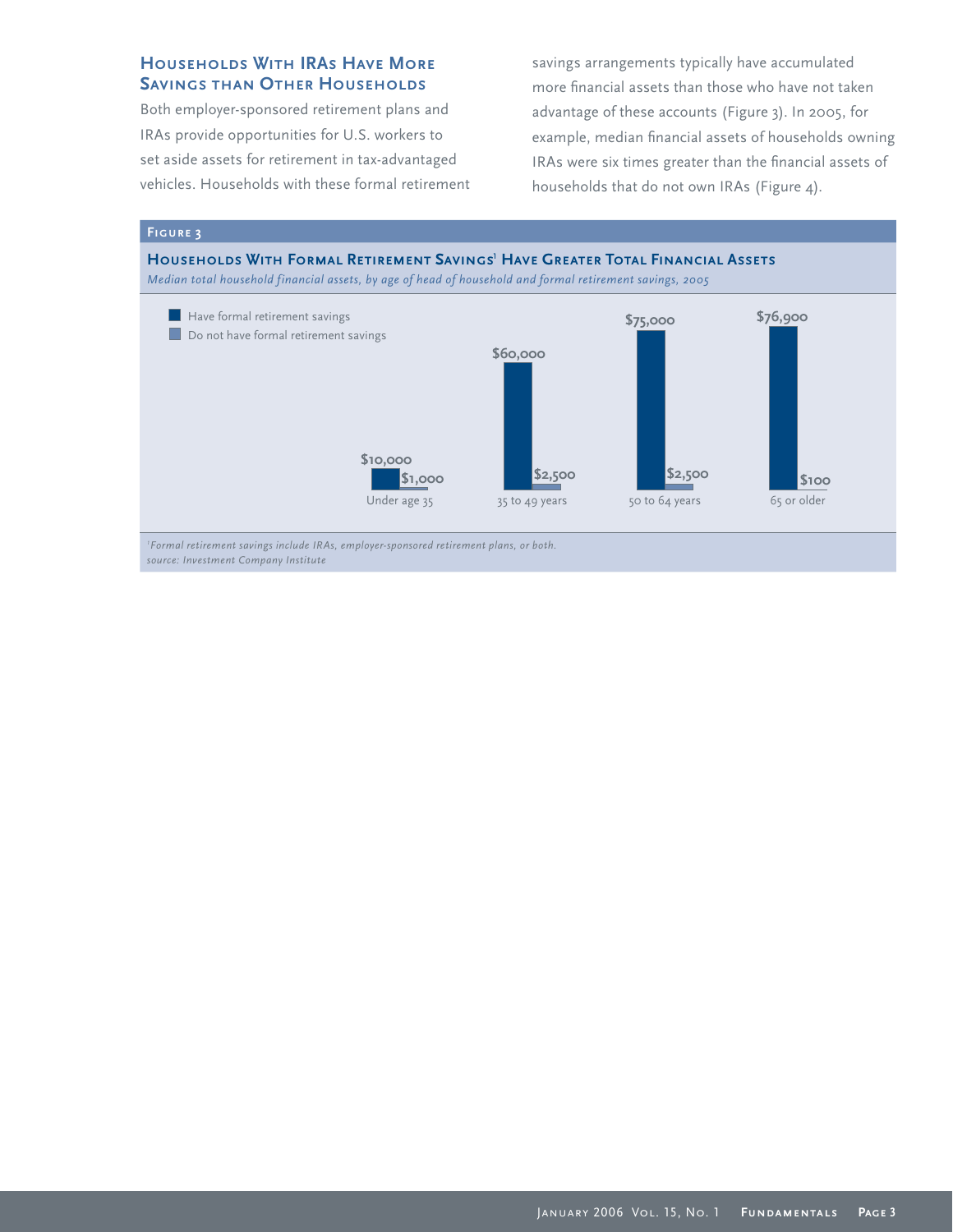IRA owners typically exhibit the characteristics of individuals who are most likely to save. An individual's propensity to save increases with age, educational attainment, and income; and married people tend to save more than single people.3 Following this pattern, the financial decisionmakers of households with IRAs tend to be older and are more likely to be married, employed, and have college or postgraduate degrees than those without IRAs.

IRAs help households build their savings over time. For example, in 2005, households owning IRAs for less than five years had median IRA holdings of \$7,000, while households owning IRAs for 20 years or more had median IRA holdings of \$35,300 (Figure 5). Mean IRA holdings, while considerably higher than the median values, follow a similar pattern.

## **Figure 4**

#### **IRA Owners Are Typically Middle-Aged, Married, and Employed**

*Characteristics of U.S. households, by ownership of IRAs, 2005*

|                                                                                          | <b>Households</b><br>Owning IRAs' | Households Not<br><b>Owning IRAs</b> |
|------------------------------------------------------------------------------------------|-----------------------------------|--------------------------------------|
| Median Per Household                                                                     |                                   |                                      |
| Age of household sole or co-decisionmaker for investing                                  | 52 years                          | 45 years                             |
| Household income                                                                         | \$70,000                          | \$34,000                             |
| Household financial assets <sup>2</sup>                                                  | \$150,000                         | \$25,000                             |
| Household financial assets in IRAs                                                       | \$30,000                          | <b>NA</b>                            |
| Share of household financial assets in IRAs                                              | 25%                               | <b>NA</b>                            |
| <b>Percent of Households</b>                                                             |                                   |                                      |
| Household sole or co-decisionmaker for investing:                                        |                                   |                                      |
| Married                                                                                  | 62                                | 44                                   |
| College or postgraduate degree                                                           | 59                                | 28                                   |
| Employed full- or part-time                                                              | 71                                | 62                                   |
| Retired from lifetime occupation                                                         | 26                                | 25                                   |
| Household has defined contribution plan account or defined benefit plan coverage (total) | 73                                | 51                                   |
| Defined contribution retirement plan account                                             | 67                                | 43                                   |
| Defined benefit plan coverage                                                            | 45                                | 28                                   |

*NA=not applicable*

*1 IRAs include traditional IRAs, Roth IRAs, SIMPLE IRAs, SEP IRAs, and SAR-SEP IRAs.*

*2 Household financial assets include assets in employer-sponsored retirement plans but exclude primary residence.*

*note: Number of respondents varies. Data for households owning IRAs are from ICI's May 2005 survey of U.S. households owning IRAs. Data for households not owning IRAs are from ICI's June 2005 Mutual Fund Shareholder Tracking Survey.*

*source: Investment Company Institute*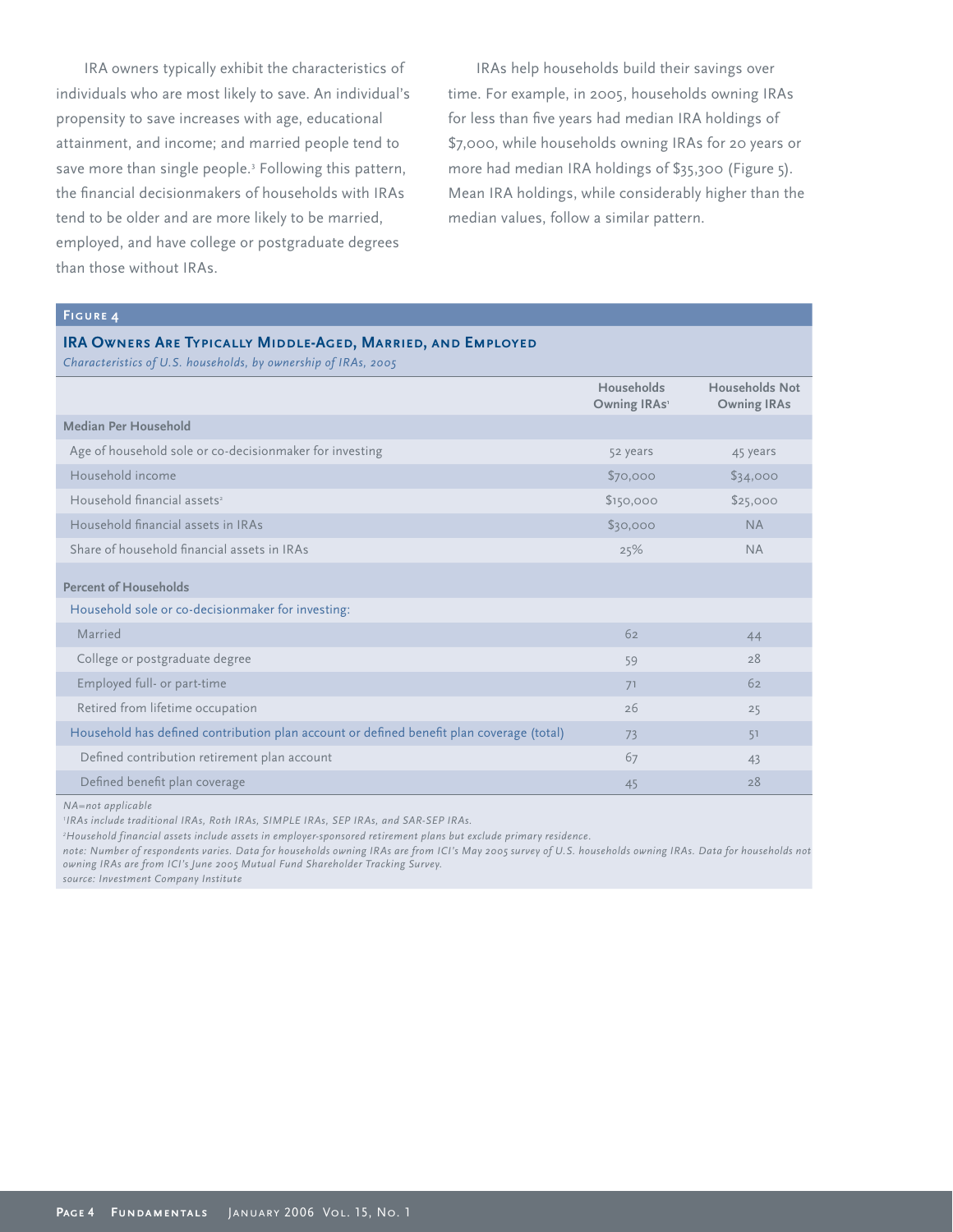Even more striking is how effective IRAs can be in building assets over time for investors who make ongoing contributions. Among households that have owned IRAs for at least 10 years and contributed to them in tax-year 2004, the average IRA balance in 2005 was \$116,000 and the median balance was \$60,000. Most U.S. households have not saved nearly this much. According to the Federal Reserve Board's *2001 Survey of Consumer Finances,* three-quarters of all U.S. households have total financial assets below \$100,000, including IRA assets.<sup>4</sup>

# **Traditional IRAs' Rollover Feature Preserves Retirement Savings**

Traditional IRAs were designed with a dual purpose: to provide individuals not covered by retirement plans at work with the opportunity to save for retirement, and to give retiring workers or individuals changing jobs a means to preserve the tax-advantaged status of employer-sponsored retirement plan assets by allowing transfers, or "rollovers," of plan balances into IRAs.

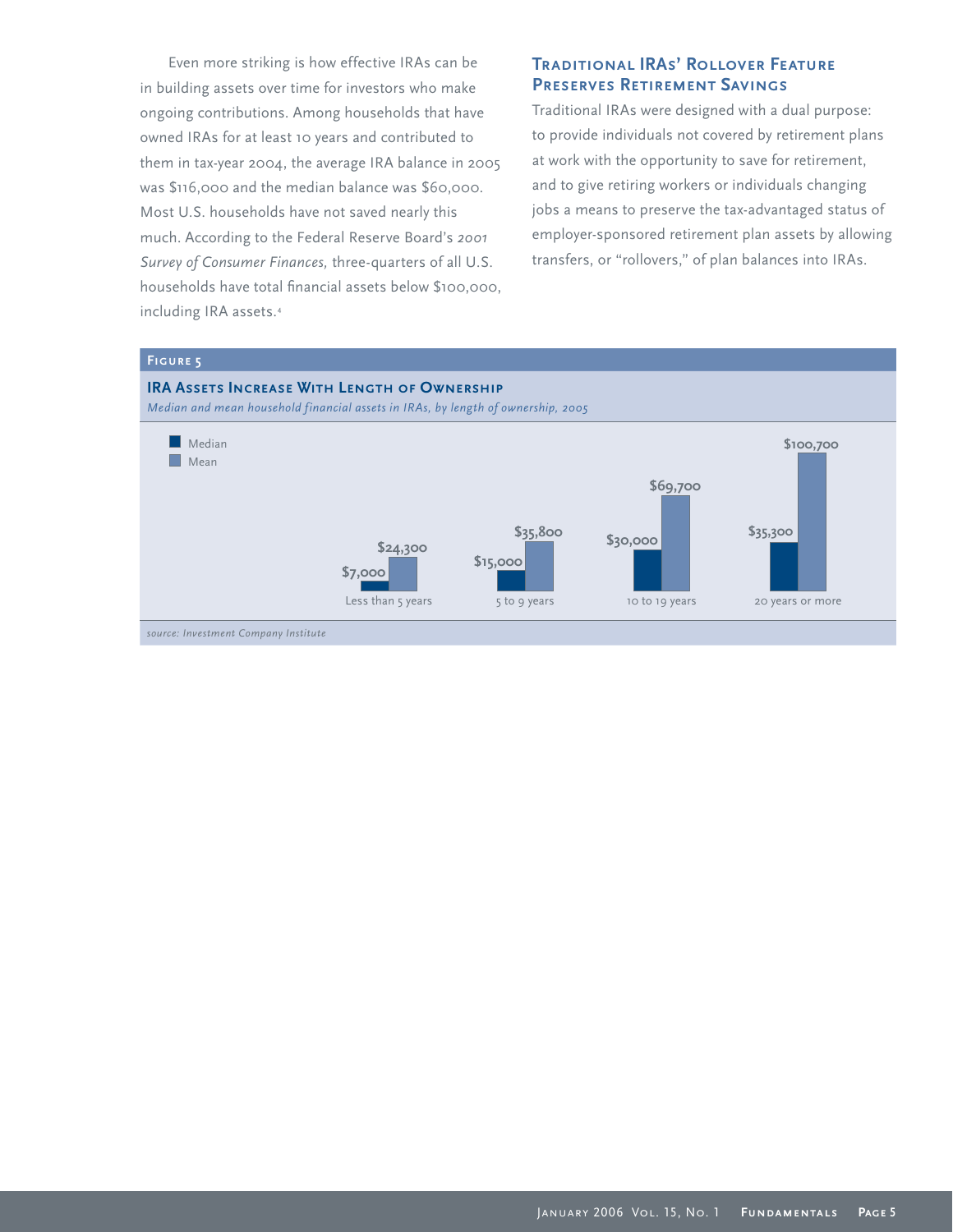The rollover feature has helped many Americans sustain their retirement savings. In 2002, households transferred about \$200 billion from employersponsored retirement plans to IRAs.<sup>5</sup> In 2005, more than 16 million U.S. households, or 43 percent of all U.S. households owning traditional IRAs, had traditional IRAs that included rollover assets.<sup>6</sup> During their most recent rollovers, the vast majority of these households transferred their entire retirement plan balances into traditional IRAs.

The rollover feature is especially beneficial to individuals who change jobs during their careers or leave the work force for reasons other than

retirement. In 2005, nearly two-thirds of households with traditional IRAs that include rollover assets said their rollovers were due to jobs changes, lay-offs, or employment terminations. About one-third conducted rollovers at retirement.

A comparison of the traditional IRA assets of households that have and have not conducted rollovers demonstrates the positive effect of the rollover feature on retirement savings. Median traditional IRA holdings that include rollovers were \$50,000 in 2005, while median traditional IRA holdings that did not include rollovers were \$20,000 (Figure 6).

#### **Figure 6**

#### **Traditional IRAs Preserve Assets from Employer-Sponsored Retirement Plans**

*Traditional IRA assets, by employer-sponsored retirement plan rollover activity, 2005*

|                                         | <b>Traditional IRA Includes Rollover</b><br>from Employer-Sponsored<br><b>Retirement Plan</b> | <b>Traditional IRA Does Not Include</b><br>Rollover from Employer-Sponsored<br>Retirement Plan <sup>2</sup> |
|-----------------------------------------|-----------------------------------------------------------------------------------------------|-------------------------------------------------------------------------------------------------------------|
| <b>Traditional IRA Assets</b>           |                                                                                               |                                                                                                             |
| Mean                                    | \$107,000                                                                                     | \$46,500                                                                                                    |
| Median                                  | \$50,000                                                                                      | \$20,000                                                                                                    |
| Household Financial Assets <sup>3</sup> |                                                                                               |                                                                                                             |
| Mean                                    | \$325,000                                                                                     | \$257,200                                                                                                   |
| Median                                  | \$200,000                                                                                     | \$146,000                                                                                                   |

 *Forty-three percent of households owning traditional IRAs have traditional IRAs that include rollovers from employer-sponsored retirement plans. Fifty-seven percent of households owning traditional IRAs have traditional IRAs that do not include rollovers from employer-sponsored retirement plans. Household financial assets include assets in employer-sponsored retirement plans but exclude primary residence. source: Investment Company Institute*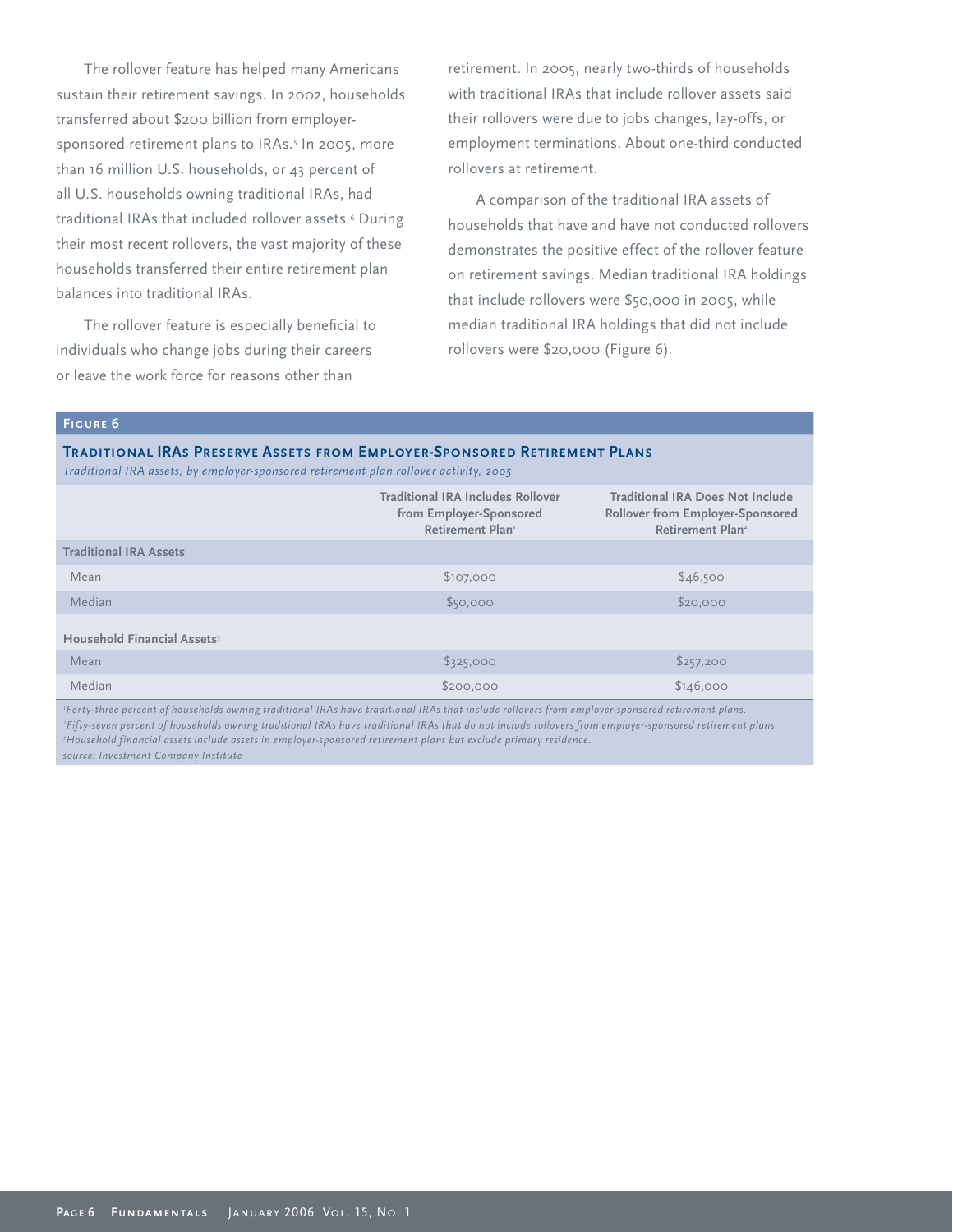# **MOST HOUSEHOLDS DO NOT CONTRIBUTE to IRAs**

Although IRAs can help Americans build their retirement savings, the majority of U.S. households do not contribute to them. In tax-year 2004, only 17 percent of all U.S. households made IRA contributions (Figure 7). Because there are many more traditional

IRA owners than owners of other types of IRAs, contributors to traditional IRAs represent the largest share of all households making IRA contributions.

When contributions to IRAs are examined by the type of IRA owned, however, traditional IRA owners are less likely than owners of other types of IRAs to

## **Figure 7**

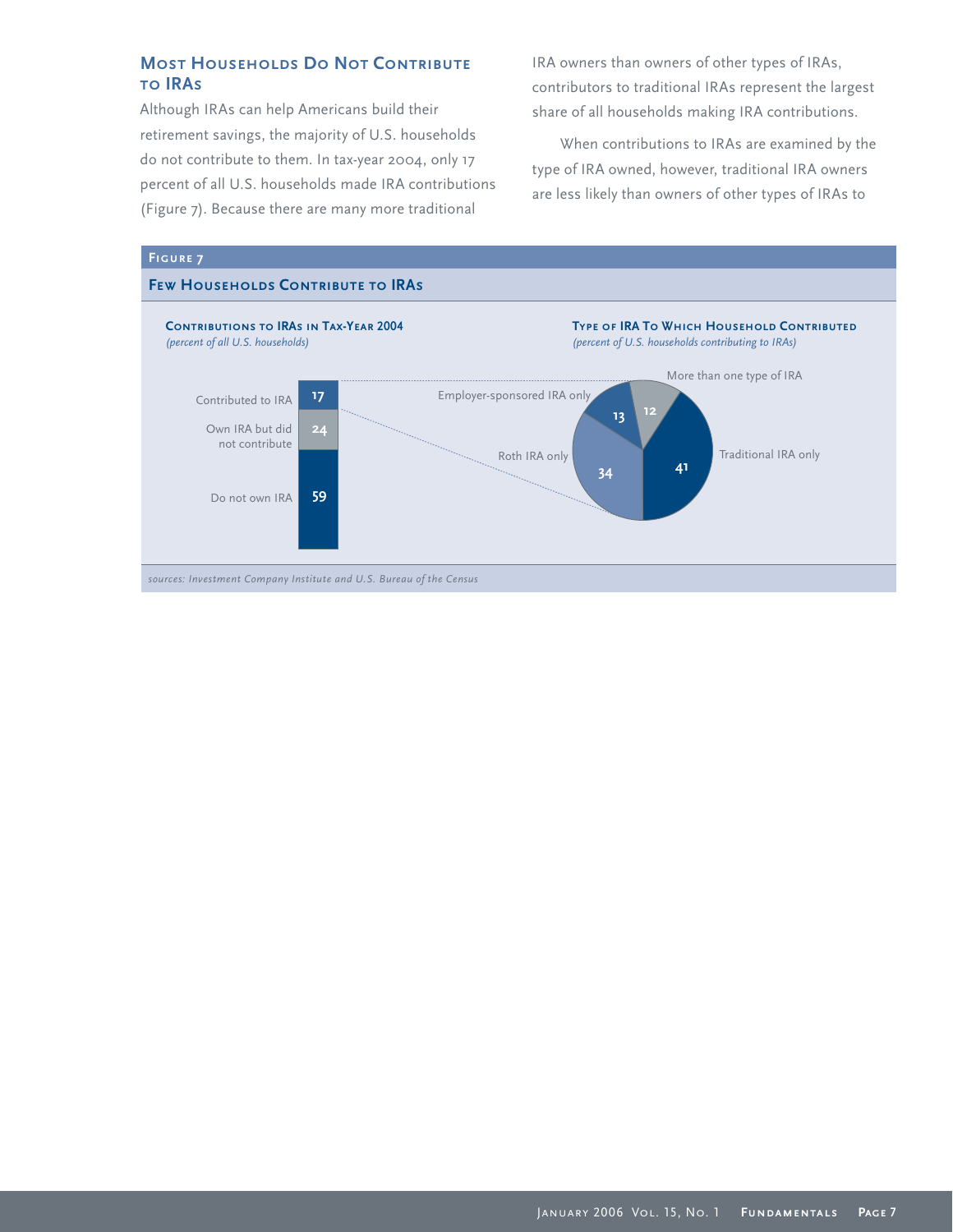make contributions. For example, more than half of households owning Roth IRAs or employersponsored IRAs contributed to these IRAs in taxyear 2004 (Figure 8). In contrast, only 27 percent of traditional IRA-owning households contributed to their traditional IRAs in tax-year 2004. The lower contribution rate to traditional IRAs is likely due to tax deductibility restrictions.

In addition, the typical household contribution to each type of IRA varies, partly because IRA contribution limits are not uniform. The median contribution among households contributing to Roth IRAs was \$3,000 in tax-year 2004, while the typical contribution to traditional IRAs was \$2,300 per household. For employer-sponsored IRAs, which generally have higher contribution limits, the median household contribution was \$5,000.



*1 IRAs include traditional IRAs, Roth IRAs, SIMPLE IRAs, SEP IRAs, and SAR-SEP IRAs. 2 Employer-sponsored IRAs include SIMPLE IRAs, SEP IRAs, and SAR-SEP IRAs. source: Investment Company Institute*

**Page 8 Fundamentals** January 2006 Vol. 15, No. 1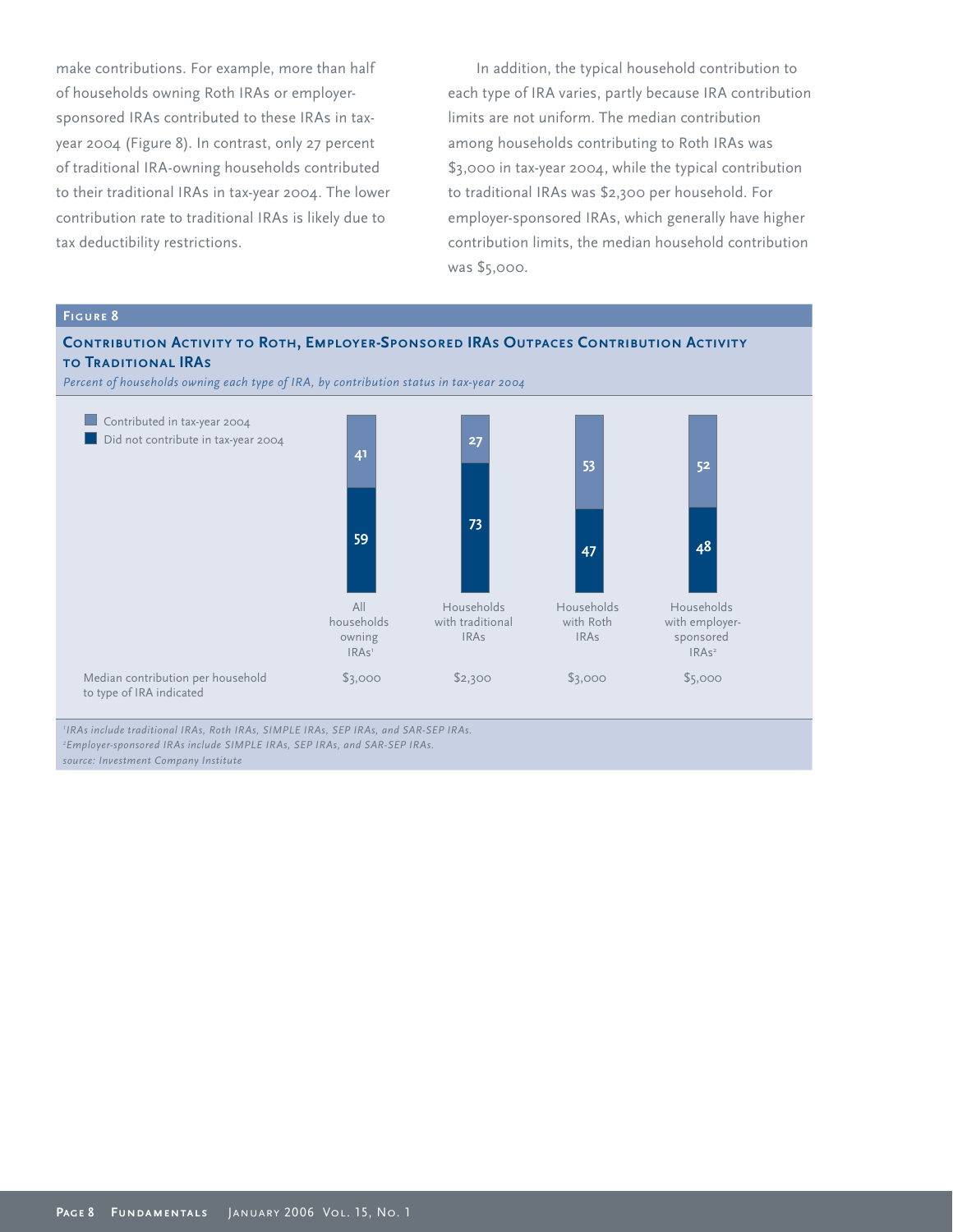## **"Catch-Up" Contributions Infrequent AMONG ELIGIBLE HOUSEHOLDS**

Very few households with individuals age 50 or older make catch-up contributions to IRAs, which were first permitted in tax-year 2002. Only 6 percent of all U.S. households with individuals eligible to make catch-up contributions did so in tax-year 2004 (Figure 9).

Nonetheless, the share of IRA owners making catch-up contributions has increased slightly since tax-year 2002. Nearly one-third of households owning Roth IRAs that qualified to make catch-up contributions did so in tax-year 2004, up from 16 percent in tax-year

2002 (Figure 10).7 Among households with traditional IRAs that were eligible to make catch-up contributions, the share making additional contributions has also increased from 11 percent in tax-year 2002 to 16 percent in tax-year 2004.8

Although few eligible households are making catch-up contributions, awareness of the catch-up contribution feature is widespread. Among traditional and Roth IRA owners age 50 or older who did not make catch-up contributions in 2005, nearly three-quarters said they knew about the provision.

#### **Figure 9**

#### **Traditional and Roth IRA Catch-Up Contributions Are Infrequent**

*Percent of U.S. households with individuals age 50 or older, by contribution status in tax-year 2004*



*source: Investment Company Institute* 

#### **Figure 10**

| <b>CATCH-UP CONTRIBUTION ACTIVITY IS INCREASING AMONG IRA HOUSEHOLDS</b>                                                     |                  |                  |                  |  |
|------------------------------------------------------------------------------------------------------------------------------|------------------|------------------|------------------|--|
|                                                                                                                              | Tax-Year<br>2002 | Tax-Year<br>2003 | Tax-Year<br>2004 |  |
| Traditional IRA Households'<br>(percent of households owning traditional IRAs that qualified to make catch-up contributions) |                  |                  |                  |  |
| Made a catch-up contribution                                                                                                 | 11               | 13               | 16               |  |
| Contributed, but did not make a catch-up contribution                                                                        | 13               | 21               | 18               |  |
| Did not contribute <sup>2</sup>                                                                                              | 76               | 66               | 66               |  |
| Roth IRA Households <sup>3</sup><br>(percent of households owning Roth IRAs that qualified to make catch-up contributions)   |                  |                  |                  |  |
| Made a catch-up contribution                                                                                                 | <b>16</b>        | 25               | 32               |  |
| Contributed, but did not make a catch-up contribution                                                                        | 15               | 22               | 23               |  |
| Did not contribute                                                                                                           | 70               | 53               | 45               |  |

*1 Households that may make catch-up contributions to traditional IRAs are those in which a household member is at least age 50 but less than 70½ years old. 2 This group may include households ineligible to make deductible contributions to traditional IRAs.* 

*3 Households that may make catch-up contributions to Roth IRAs are those with incomes within the limits to contribute to a Roth IRA and in which a household member is age 50 or older.* 

*note: Number of respondents varies.* 

*source: Investment Company Institute*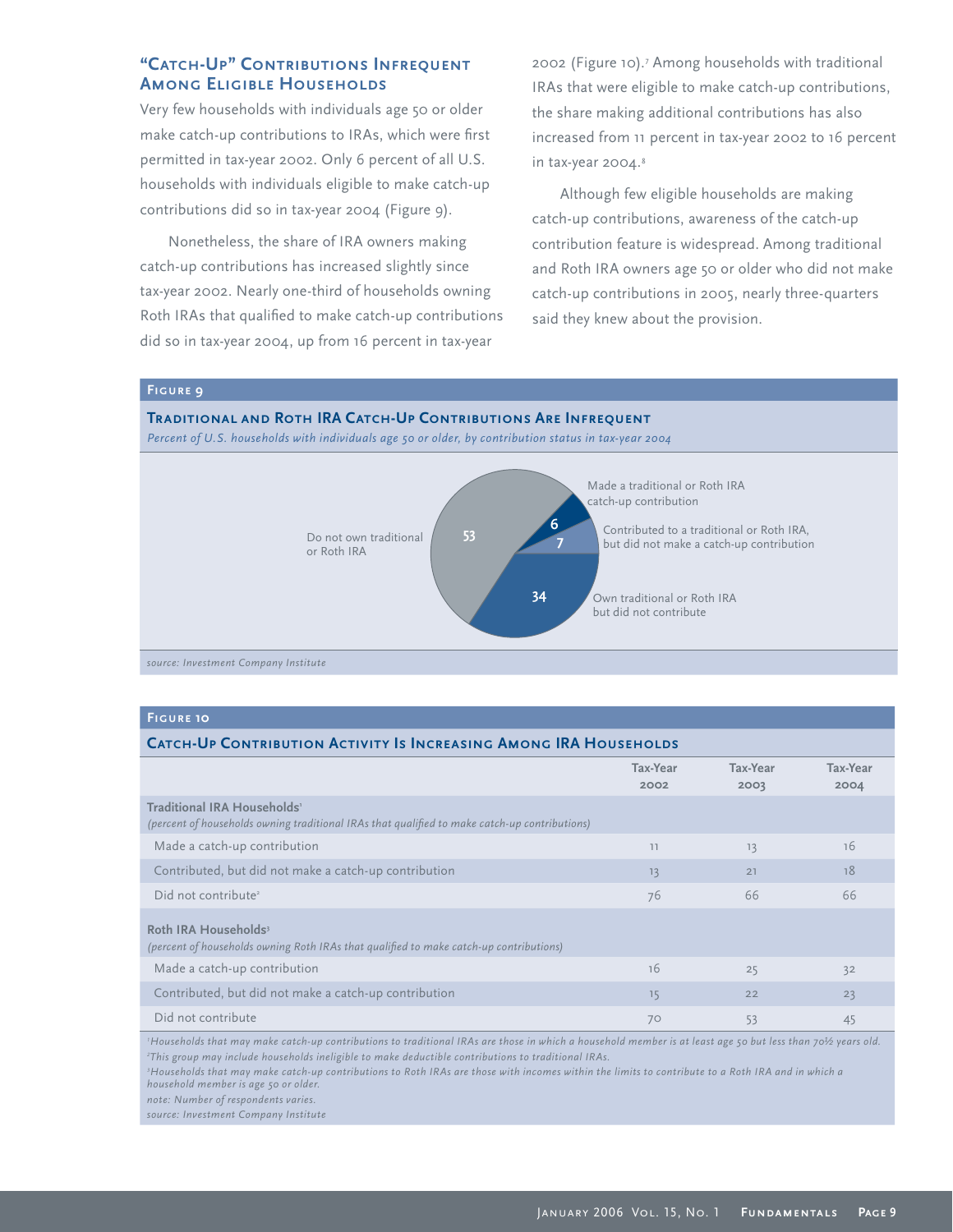# **IRA Withdrawals Infrequent, Mostly Made by Older Owners**

Very few households withdraw money from their IRAs in any given year. Less than one-fifth of households owning traditional IRAs took withdrawals from these IRAs in tax-year 2004 (Figure 11).9 Among those who withdrew that year, most made modest-sized withdrawals. The typical amount withdrawn in tax-year 2004 was \$3,300, a median of 8 percent of the account balance.

Withdrawals from traditional IRAs typically are made to meet minimum distribution requirements. About three-quarters of those who made withdrawals in tax-year 2004 were satisfying this requirement (Figure 12).

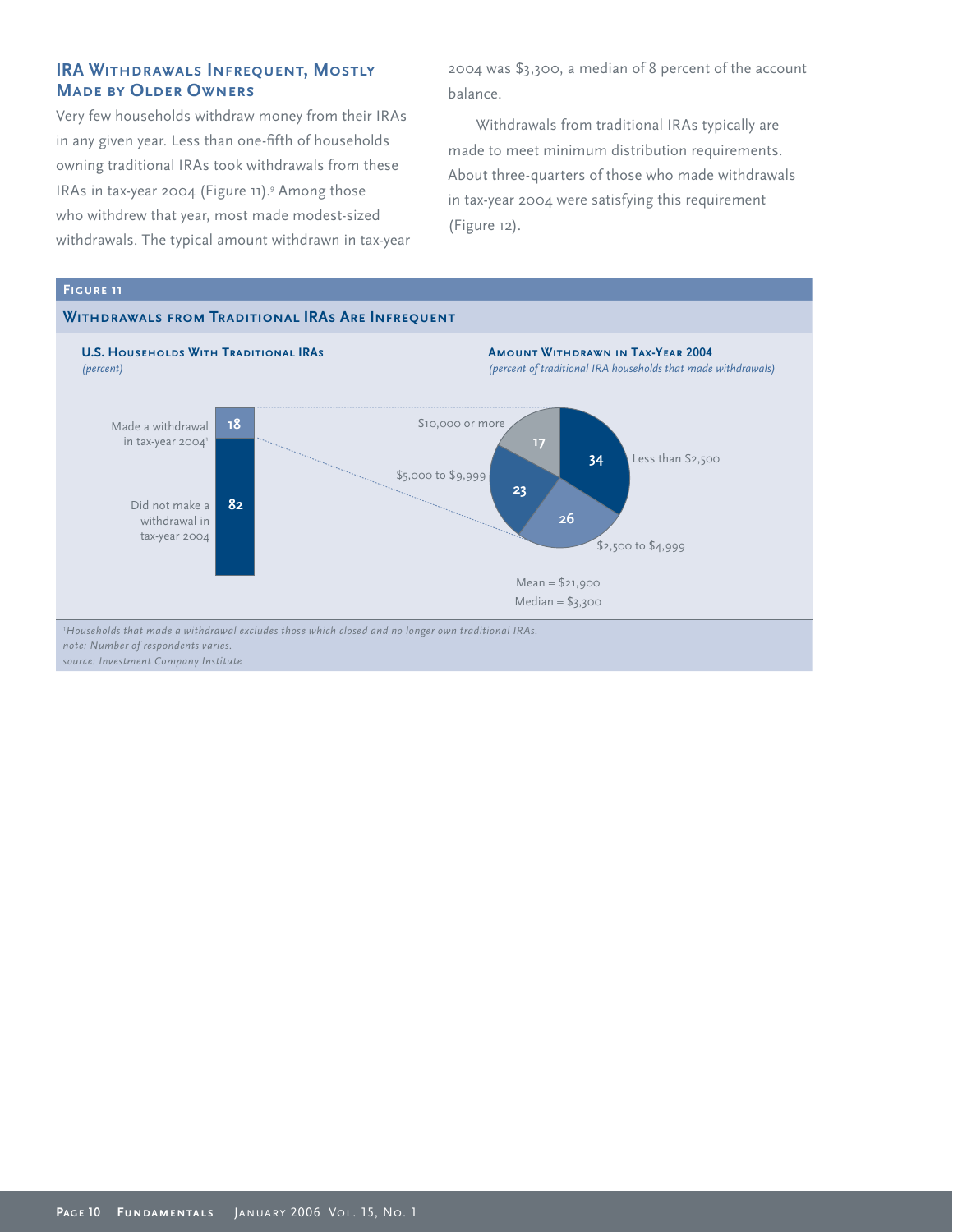Traditional IRA owners who made withdrawals in tax-year 2004 have very different demographic characteristics from those who did not make withdrawals. Most notably, the traditional IRA owners who took withdrawals generally were much older than those who did not. Because the traditional IRA owners who took withdrawals were older, they were also much more likely to be retired, widowed, and have lower household incomes and financial assets.

#### **Figure 12**

#### **Most Traditional IRA Withdrawals Are Made to Meet Minimum Distribution Requirements**

*Characteristics of U.S. households owning traditional IRAs, by withdrawal status in tax-year 2004*

|                                                         | Made a Withdrawal<br>from a Traditional IRA<br>in Tax-Year 2004' | Did Not Make a Withdrawal<br>from a Traditional IRA<br>in Tax-Year 2004 <sup>2</sup> |
|---------------------------------------------------------|------------------------------------------------------------------|--------------------------------------------------------------------------------------|
| Median Per Household                                    |                                                                  |                                                                                      |
| Age of household sole or co-decisionmaker for investing | 72 years                                                         | 52 years                                                                             |
| Household income                                        | \$44,300                                                         | \$73,900                                                                             |
| Household financial assets <sup>3</sup>                 | \$166,400                                                        | \$200,000                                                                            |
| Household financial assets in all types of IRAs         | \$30,000                                                         | \$22,500                                                                             |
| <b>Percent of Households</b>                            |                                                                  |                                                                                      |
| Household sole or co-decisionmaker for investing:       |                                                                  |                                                                                      |
| Married                                                 | 60                                                               | 63                                                                                   |
| Widowed                                                 | 21                                                               | $\overline{7}$                                                                       |
| Retired from lifetime occupation                        | 75                                                               | 22                                                                                   |
| Reasons for Withdrawal(s):4                             |                                                                  |                                                                                      |
| Take a required minimum distribution                    | 76                                                               | <b>NA</b>                                                                            |
| Pay bills or other living expenses                      | 16                                                               | <b>NA</b>                                                                            |
| Pay for travel                                          | 8                                                                | <b>NA</b>                                                                            |
| Pay for an unexpected medical illness                   | $\overline{7}$                                                   | <b>NA</b>                                                                            |
| Make a large purchase                                   | 6                                                                | <b>NA</b>                                                                            |
| Purchase investments outside of an IRA                  | $\overline{4}$                                                   | <b>NA</b>                                                                            |
| Other reasons                                           | 14                                                               | <b>NA</b>                                                                            |

*NA=not applicable*

*1 Eighteen percent of households owning traditional IRAs withdrew money from them in tax-year 2004. The sample size is small. This group excludes households that closed and no longer own traditional IRAs.*

*2 Eighty-two percent of households owning traditional IRAs did not withdraw money from them in tax-year 2004.*

*3 Household financial assets include assets in employer-sponsored retirement plans but exclude primary residence.*

*4 Multiple responses are included.*

*note: Number of respondents varies.*

*source: Investment Company Institute*